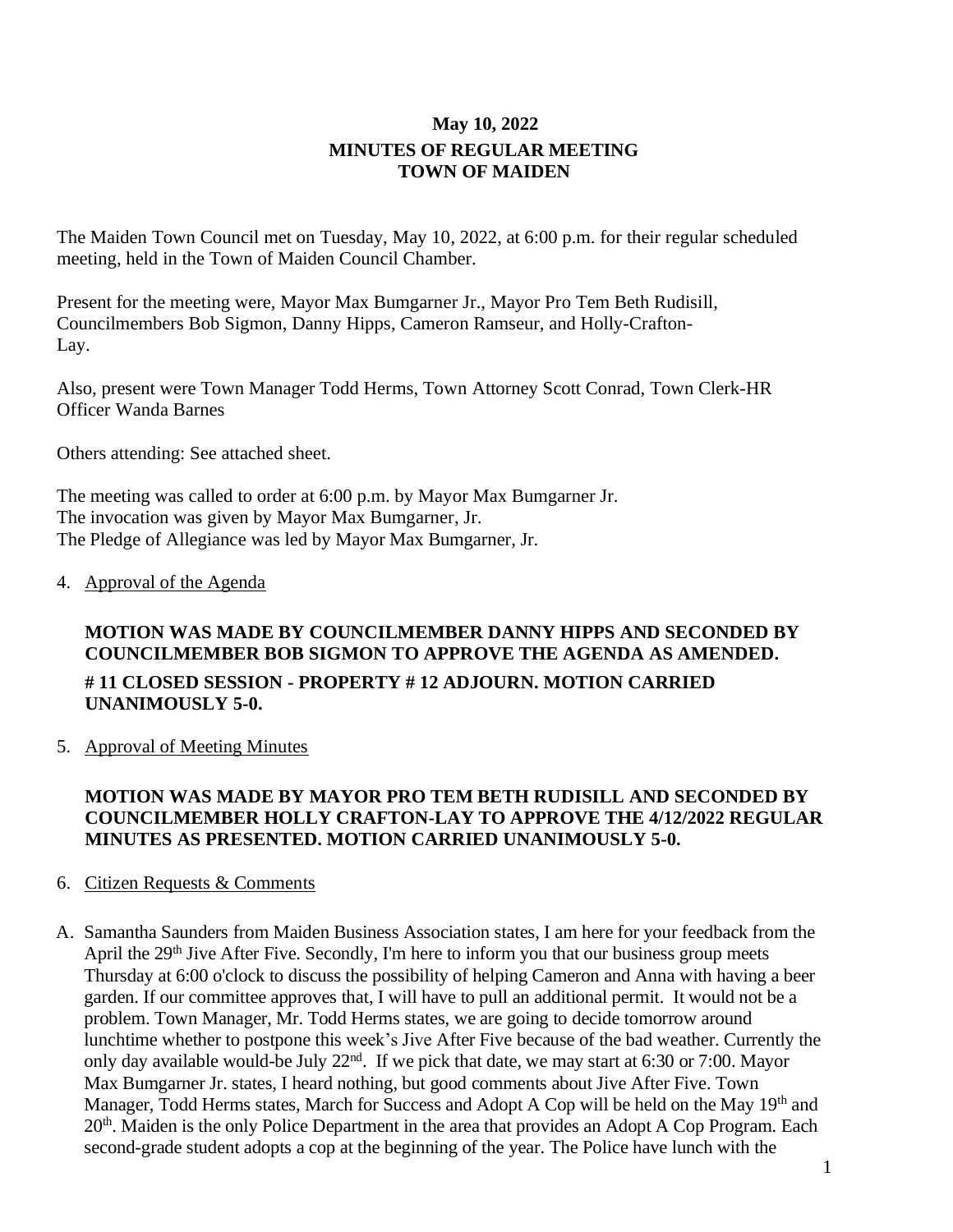student, and they go on field trips. At the end of the year, they have a celebration at the park for the students. Police, Fire and Public Works all come together for the celebration.

Mayor Pro Tem Beth Rudisill states, I would like to see some beautifications take place at the cemetery. I know we recently planted flowers with mulch, but I would like to sow some grass. It needs some serious beautification. Public Works Director, Mr. Bryan Duckworth states, I apologize for the calls that you have received about the cemetery. We have addressed that with the current contractor. He has adjusted his contract from every other week to every week. We explained the importance of the cemetery. Councilmember Danny Hipps states, A lot of residents visit the cemetery, but especially on holidays, Easter, and Mother's Day. We have addressed with the grave diggers that they have not replaced the sod. We will plan to fertilize in the Fall, and we have plans to install a cremation scatter garden at Rosenwald. Todd asks that I look at bringing the work back in house. Right now, it is not cost effective when you look at the purchase of equipment and insurance. Councilmember Danny Hipps states, I would expect us to be prepared as a maintenance group, if another contractor leave on a short notice. Mr. Duckworth states, we are equipped to handle it on a part-time bases if necessary.

Councilmember Holly Crafton-Lay states, is there anything to report on the Fire Department? Town Manager Todd Herms states, we have three sketches that Luke is working through to make sure it works operationally. He will go out and get estimates to present to Council. If everything goes well with the architect, we should have something at the June meeting. Finance Officer, Jessica White states, I have been working diligently on the USDA application. They require that we get letters from commercial lenders with rates and terms. I received the third one today, therefore I should have everything to complete the application and send it in for approval. Mayor Pro Tem Beth Rudisill states, how long does this process takes. Mrs. White states, he said it will take about a year.

- 7. Consent Agenda
- A. Finance Officer's Report (Motion)

### **MOTION WAS MADE BY COUNCILMEMBER BOB SIGMON AND SECONDED BY MAYOR PRO TEM BETH RUDISILL TO APPROVE THE APRIL FINANCE OFFICERS REPORT AS PRESENTED. MOTION CARRIED UNANIMOUSLY 5-0.**

#### 8. Presentation

### A. Budget 2022-2023 & CIP – Public Hearing (Motion)

Town Manager, Mr. Todd Herms states, we would like for you to call for public hearing for next month for this budget. The budget objective is the balance and to set constraints on the towns revenues with the responsibility to provide quality municipal services at the lowest possible cost to the taxpayers that are made in North Carolina under state law expenditures and must equal revenues. There are two or three small changes to what you have in your agenda because we got updated numbers. We may even have better numbers by the time you get it in June. Our health insurance and wholesale electric there is no change. The wholesale electric is going down. The wholesale rate has been stable. The wholesale water rate from the City of Hickory is a 3% increase, Republic Services the trash collection and recycles 3.5%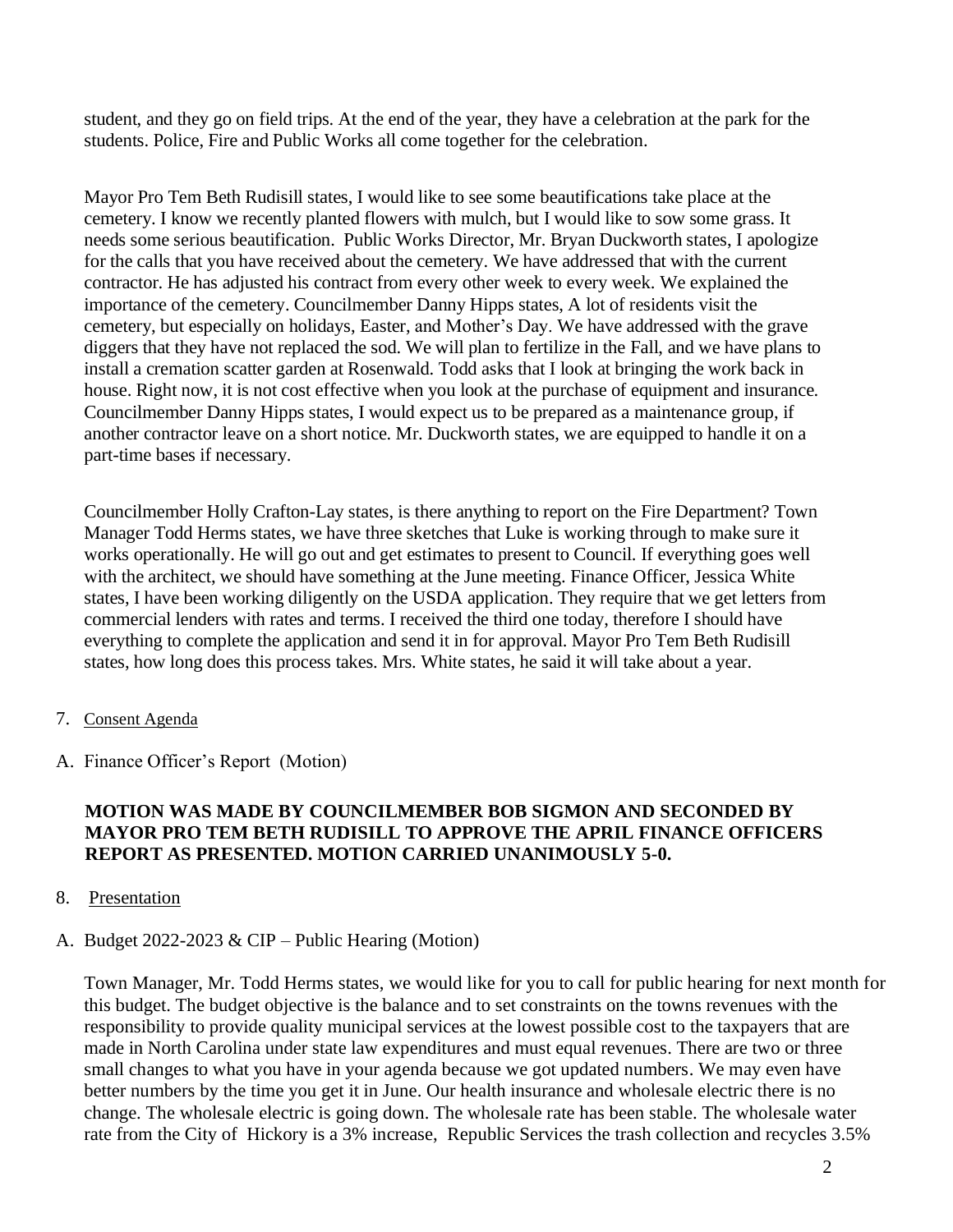increase. This is the last year of the contract, so we will enter negotiations probably after the first January. Employees health insurance we are still negotiating currently. We budgeted for 12.5%. We got it down to 7% without the change affecting our employees. We recommended no changes on tax rate, no changes on electric rates, water rates will go up \$0.82 to the base rate and then 3% over 3000 gallons, sewer is 97 to the base, 3.2 uses over 3000. That is related to inflation in chemicals. Chemicals have doubled since the beginning of the year. Council had the goal of bringing sanitation fees up to actual costs as we add more homes. That spreads out that cost, so the actual cost per house went down. To bring it up 75% that is \$1.52 monthly and sanitation rates and fees increase. The average inside resident total bill will increase \$4.37 a month. That is less than \$60 a year. Mayor Pro Tem Beth Rudisill states, what is the average four-person home in Maiden use for water and sewer? Town Manager Mr. Todd Herms states, it is around 3100 gallons. We do have a significant number that use below the 3000-gallon mark. That is not meant for a base rate, that pays for the pipes and the infrastructure to get it to the home. When somebody say, I only used 2000 gallons a month. We had to pay for the pipe to get it to your house, so the 3000-gallon mark is not based off uses, it is based off what the break-even number is to get it to your house and serve the house.

We make transfers to offset cost, electric we transferred 5%, out of water transfer 5%, so that is around \$541,000 a year. This year for general fund is a 10.8 million, electric funds 9.6 million, water and sewer funds 2.8 million, for a total operating budget of 23 million. That is broken down into a pie chart, to give you a graphic of what that looks like. This is a breakdown of salary and benefits percentage wise. The mechanics is the easiest one to review, they work on vehicle across the board. They get their salaries broken up across the board. Eight million property tax, sales tax is almost 700,000, franchise tax 800,000, and others is 1.8 million. We went conservative on sales tax this year. Tax base is 1.9 billion, one penny after incentives is equal to about \$160,000. You will see the growth in the line over the years. We recommended some increases to our water tap fees. We recommended going up \$200 on the water tap fees and that basically just covers material. We want to do actual cost plus 25% administration fee. The 4-inch sewer tap is going up to 200 inside 100 outside. That is just the offset of the cost of materials to install for the first time. After 17 years we are also recommending an increase to deposits. All utilities are currently 300. We are recommending going to 350 water sewer or going up by \$25 each. We also are working to develop a way that we can be more like the private sector. If you have good credit, but you don't have the deposit, you can establish it with good credit. We pay \$50 per meeting to the planning board, non-elected, non-staff members and the recreation advisory committee for coming to the meeting. We increased it to \$100 a month. We also wanted to increase the life insurance by two times salaries up to \$200,000, pay elected officials \$350 as well as \$200,000 cap for life insurance. This is all included in the in that quote from Blue Cross Blue shield. Wanda is going to see if we do not offer spouse coverage, if they can go on the open market and depending on their income get a reduced rate. You have \$3.7 million in economic development. We increase the contribution and donations to \$15,000 for different organizations. The Maiden yearbook staff and the united Arts Council. We increased community activities to \$65,000. That will cover all the festivals. We are also moving \$14,000 from newsletters into departmental supplies. We want to go to an electronic newsletter. It is more economically feasible, and we are one of the last municipalities in the state that still mails out a physical newsletter.

We have a \$230,000 finance budget; the technology budget is a \$185,000. The police budget highlights are staying with the rotation of police vehicles, implementing a new taser replacement program and the new records management system. The fire department budget includes three additional full-time firefighters. We are also applying for the USDA funding for the fire station. The plan is to pave West Finger Street and Hudson Street this year. The sanitation budget nothing changed. We also have \$80,000 in there for playground equipment for Rosenwald and union street. We are going to put key fobs in at the Recreation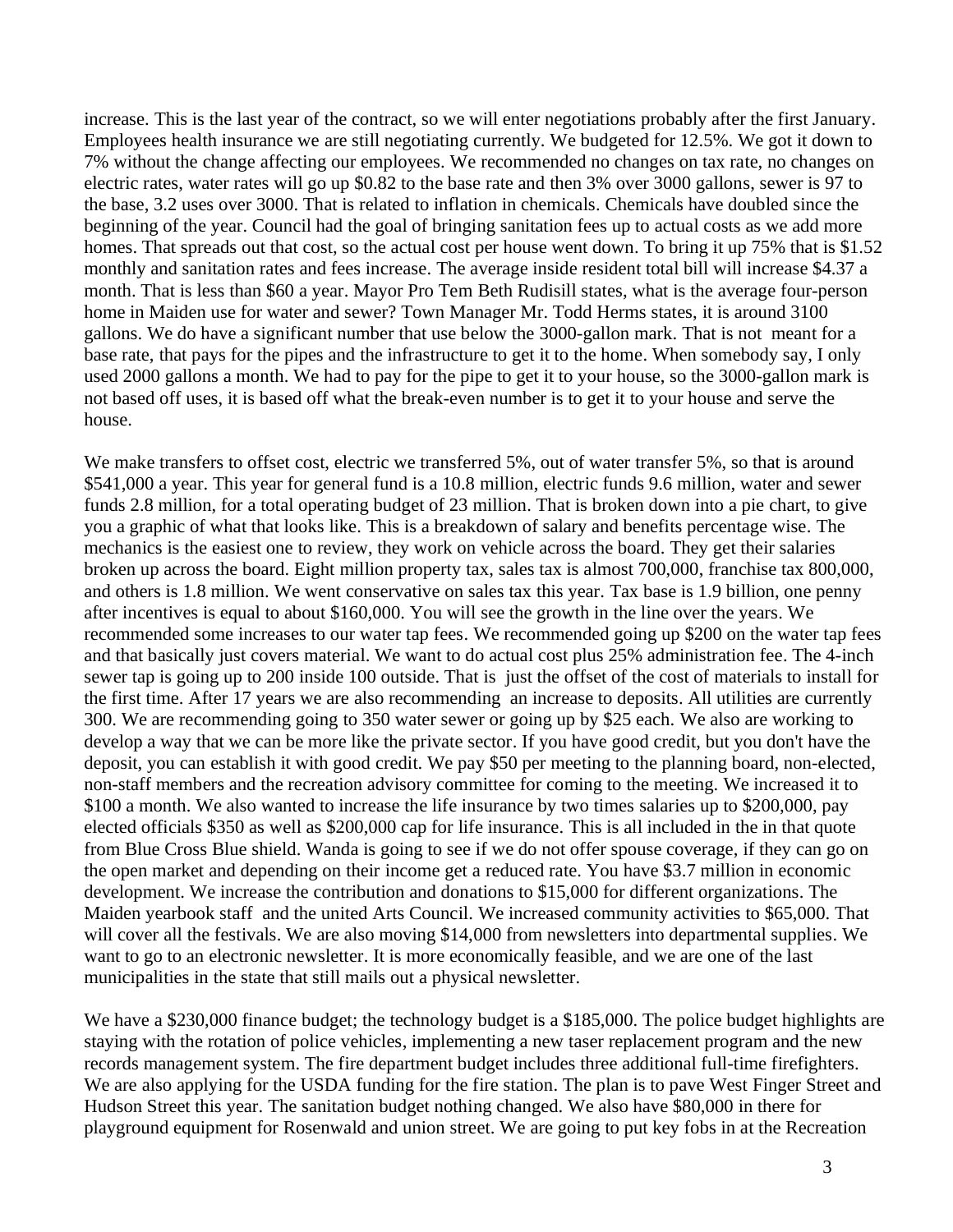Center. We took the drink machines out of the lobby because the price went through the roof. We are going to put in coolers and fountains and sell it like we do at the concession stand. This will be cheaper for our citizens. We are also looking at moving part time employees to \$13.50 an hour with the goal of getting to \$15.00. We have 1200 electric customers inside town limits and 933 other residents. I'm confident that our rates for residential customers will not be up anytime soon.

We had our engineer come in and we are not trimming enough trees each year. We more than doubled the cost of tree trimming. We got a grant for \$250,000, to pay for more than half of the cost. We are going to really focus on circuit 4 this year. A water and sewer fund 1.3 million. For water 743 and 685 for wastewater. we have total budget for next year 2.8 million. A water treatment plant semi-truck that hauls the slush is \$40,000. It is important to know by state law that we must ride our sewer lines once a week. I went through \$23 million, but this is the third time we have been over the budget.

Assistant to the Manager, Anna Dellinger states, the Capital Improvement plan is to identify the challenges for long term needs in the areas of economic and physical development. It will cover the years 2022 to 2029. All the projects noted are tentative projects. All projects will require council approval and further planning in the years to come. These needs are based on community, council, and department heads suggestions. The upcoming year is estimated around \$600,000 for the general fund \$437,000 for the electric fund and \$125,000 for the water and sewer fund. The projects for this year include branding, signage updates, equipment, vehicles, and additional personnel for the fire department. The 2022-2023 is the Buffalo Shoals water line and that is because we're working to see about grant funding for that project. The Police Department they had traffic cameras listed, but Chief Ledford is exploring the legal implications of cameras before we move forward. The Ford F-450 under water and sewer is going to be changed to \$70,000. Town Manager Todd Herms states, this is the Foundation, everything for this year CIP was included in this year budget. It gives us a good foundation to move forward. Next year we will provide each elected official a CIP form to see if they would like to add anything. In January when we discuss the CIP along with the budget. It will be a living document, that extends for seven years.

### **MOTION WAS MADE BY COUNCILMEMBER BOB SIGMON AND SECONDED BY COUNCILMEMBER DANNY HIPPS FOR A BUDGET AND CIP PUBLIC HEARING . MOTION CARRIED UNANIMOUSLY 5-0**

9. Old Business

## A. ARPA Grant Project Ordinance Revised (Motion)

Finance Officer Jessica White states, for the revised ordinance, I have met with most of the council to discuss how we would be using the funds. We are using the funds to replace salaries and pay salaries for police officers. The final guidance was from the treasurer. That being the easiest way for municipalities to spend those funds. We are going to use the funds that we received in September of 2021 for this fiscal year which was \$548,000. The second half of next September 2022, we would use that in the upcoming fiscal year. That will replace salaries in the police officer's department. Town Manager Todd Herms states, this is based off recommendations from our grant administrator. Keep it a one-line item. The \$548,000 would go in the Police Department salary line and we would draw out the same amount to put in the general fund account.